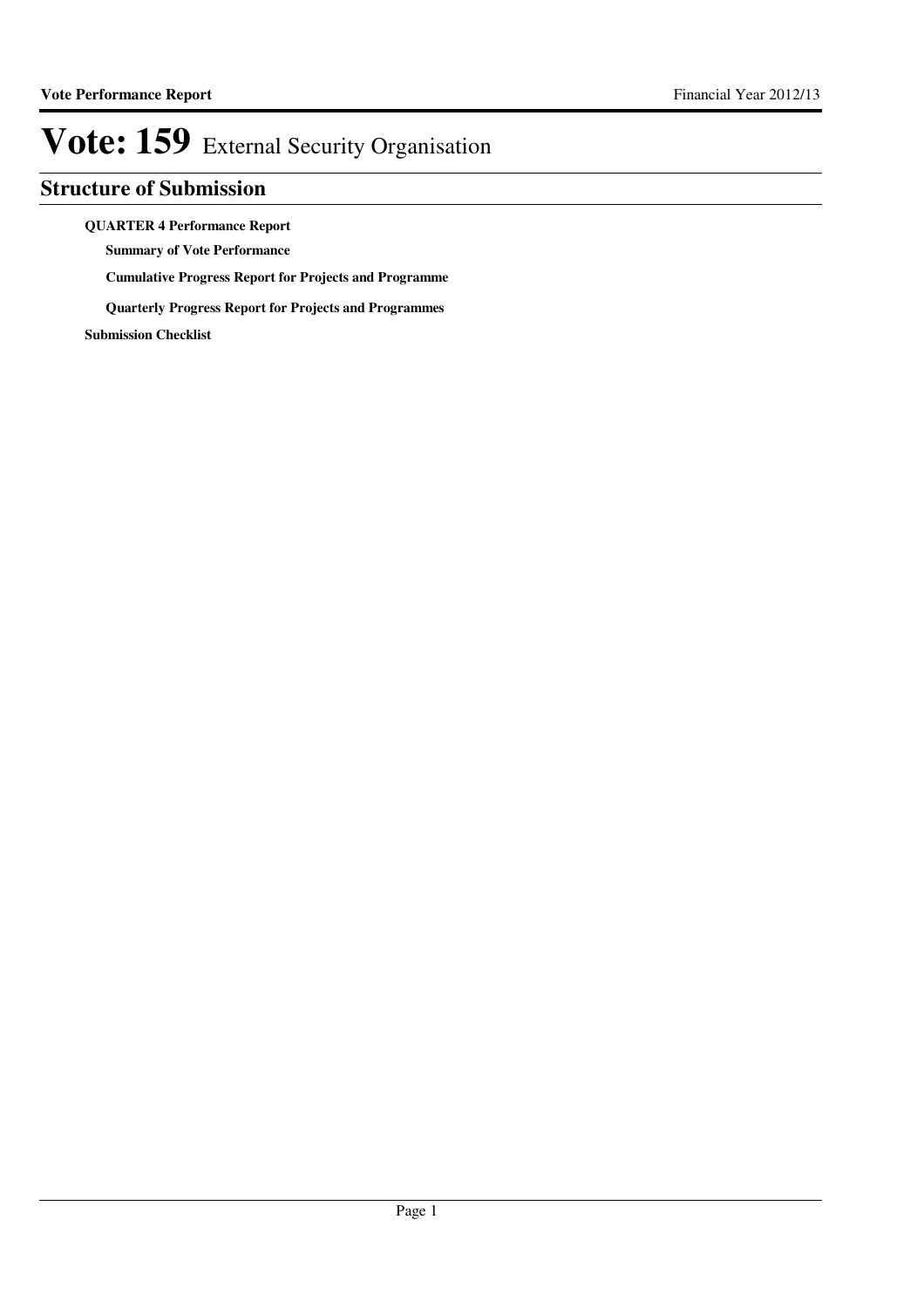### **QUARTER 4: Highlights of Vote Performance**

### *V1: Summary of Issues in Budget Execution*

*This section provides an overview of Vote expenditure*

**(i) Snapshot of Vote Releases and Expenditures**

Table V1.1 below summarises cumulative releases and expenditures by the end of the quarter:

#### **Table V1.1: Overview of Vote Expenditures (UShs Billion)**

|                       | ( <i>i</i> ) Excluding Arrears, Taxes | Approved<br><b>Budget</b> | <b>Cashlimits</b><br>by End | <b>Released</b><br>by End | <b>Spent by</b><br>End Jun | % Budget<br><b>Released</b> | <b>Spent</b> | % Budget % Releases<br><b>Spent</b> |
|-----------------------|---------------------------------------|---------------------------|-----------------------------|---------------------------|----------------------------|-----------------------------|--------------|-------------------------------------|
|                       | Wage                                  | 6.670                     | N/A                         | 6.670                     | 6.670                      | $100.0\%$                   | $100.0\%$    | 100.0%                              |
| Recurrent             | Non Wage                              | 3.225                     | 6.575                       | 5.097                     | 5.097                      | 158.0%                      | 158.0%       | 100.0%                              |
|                       | GoU                                   | 0.392                     | 0.326                       | 0.326                     | 0.326                      | 83.3%                       | 83.3%        | 100.0%                              |
| Development           | Ext Fin.                              | 0.000                     | N/A                         | 0.000                     | 0.000                      | N/A                         | N/A          | N/A                                 |
|                       | <b>GoU</b> Total                      | 10.287                    | 6.902                       | 12.094                    | 12.093                     | $117.6\%$                   | $117.6\%$    | $100.0\%$                           |
|                       | [otal GoU+Ext Fin. (MTEF)             | 10.287                    | N/A                         | 12.094                    | 12.093                     | $117.6\%$                   | $117.6\%$    | $100.0\%$                           |
| ( <i>ii</i> ) Arrears | Arrears                               | 3.350                     | N/A                         | 3.350                     | 3.350                      | $100.0\%$                   | $100.0\%$    | $100.0\%$                           |
| and Taxes             | Taxes                                 | 0.050                     | N/A                         | 0.000                     | 0.000                      | $0.0\%$                     | $0.0\%$      | N/A                                 |
|                       | <b>Total Budget</b>                   | 13.687                    | 6.902                       | 15,444                    | 15.443                     | 112.8%                      | $112.8\%$    | $100.0\%$                           |

*\* Donor expenditure information available*

*\*\* Non VAT on capital expenditure*

The table below shows cumulative releases and expenditures to the Vote by Vote Function :

#### **Table V1.2: Releases and Expenditure by Vote Function\***

| <b>Billion Uganda Shillings</b> | <b>Approved Released</b> |       | <b>Spent</b> | % Budget % Budget |           | %            |  |
|---------------------------------|--------------------------|-------|--------------|-------------------|-----------|--------------|--|
|                                 | <b>Budget</b>            |       |              | Released          | Spent     | Releases     |  |
|                                 |                          |       |              |                   |           | <i>Spent</i> |  |
| VF:1151 External Security       | 10.29                    | 12.09 | 12.09        | $117.6\%$         | $117.6\%$ | $100.0\%$    |  |
| <b>Total For Vote</b>           | 10.29                    | 12.09 | 12.09        | $117.6\%$         | $117.6\%$ | $100.0\%$    |  |

*\* Excluding Taxes and Arrears*

#### **(ii) Matters to note in budget execution**

 The nature of the organisation is that most of it,s operations are in foreign countries,therefore the continuous flactuation in the Foreign exchange rate coupled with the inflation rate and persistent inadequate funding provided under the MTEF has greatly affected the performance of the Organisation. ESO,s non wage MTEF Ceilings have not changed for the last 8 years.There is a dire need for special funding to recriut staff with specialised skills,acquire specialised techinical and communication equipments,Deploy staff in field and foreign missions ,cater for special operations and payment of subscription fees to International Security Organisations.

### **Table V1.3: High Unspent Balances and Over-Expenditure in the Domestic Budget (Ushs Bn)**

*(ii) Expenditures in excess of the original approved budget (i) Major unpsent balances* **Programs and Projects 1.87Bn Shs** Programme/Project: 01 Headquarters Reason: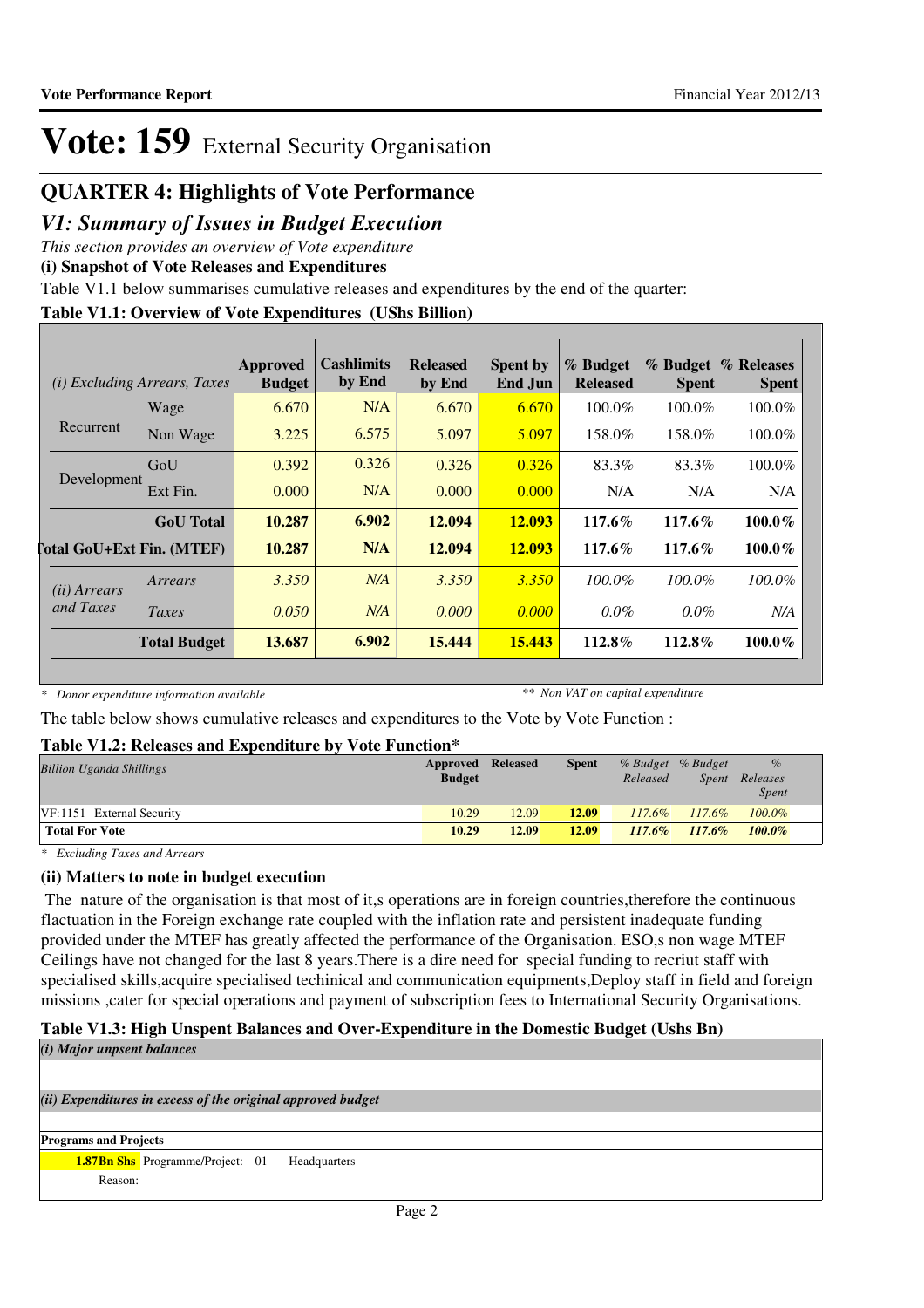### **QUARTER 4: Highlights of Vote Performance**

*\* Excluding Taxes and Arrears*

### *V2: Performance Highlights*

*This section provides highlights of output performance, focusing on key outputs and actions impelemented to improve section performance.*

| Table V2.1: Key Vote Output Indicators and Expenditures* |
|----------------------------------------------------------|
|                                                          |

| Vote, Vote Function<br><b>Approved Budget and</b><br>Key Output<br><b>Planned outputs</b> |                                                                                                                                                                                                                                                                                                                                                                                              | <b>Cumulative Expenditure</b><br>and Performance                                                                                                                                                                                                                                                                                                                                                                                                                                                                                                                                                                        | <b>Status and Reasons for</b><br>any Variation from Plans |  |
|-------------------------------------------------------------------------------------------|----------------------------------------------------------------------------------------------------------------------------------------------------------------------------------------------------------------------------------------------------------------------------------------------------------------------------------------------------------------------------------------------|-------------------------------------------------------------------------------------------------------------------------------------------------------------------------------------------------------------------------------------------------------------------------------------------------------------------------------------------------------------------------------------------------------------------------------------------------------------------------------------------------------------------------------------------------------------------------------------------------------------------------|-----------------------------------------------------------|--|
| Vote Function: 1151 External Security                                                     |                                                                                                                                                                                                                                                                                                                                                                                              |                                                                                                                                                                                                                                                                                                                                                                                                                                                                                                                                                                                                                         |                                                           |  |
| <b>Output: 115101</b>                                                                     | Foreign intelligence data collection                                                                                                                                                                                                                                                                                                                                                         |                                                                                                                                                                                                                                                                                                                                                                                                                                                                                                                                                                                                                         |                                                           |  |
|                                                                                           | Description of Performance: Strengthen intelligence linkages Provided intelligence on local<br>and operations, Enhanced<br>participation in peace keeping<br>missions, Counter terrorism<br>threats, Prevent<br>Insurgency, Improved border<br>points control, Mentain staff<br>under AMISOM, Prevent threats LRA), ICGLR, Participated in<br>to the oil industry, Reduce<br>organised crime | and international terrorist<br>groups such as<br>ADF, LRA, Alshabaab and<br>Alqaeda, Supported regional<br>peace initiatives on the LRA<br>$(AU-RCI-$<br>bilateral engagements between<br>Uganda and the neighbouring<br>countries, Supported AMISOM<br>operations.                                                                                                                                                                                                                                                                                                                                                     | Inadequate funding                                        |  |
| <i>Performance Indicators:</i>                                                            |                                                                                                                                                                                                                                                                                                                                                                                              |                                                                                                                                                                                                                                                                                                                                                                                                                                                                                                                                                                                                                         |                                                           |  |
| Technical intelligence data<br>collected                                                  | yes                                                                                                                                                                                                                                                                                                                                                                                          | No                                                                                                                                                                                                                                                                                                                                                                                                                                                                                                                                                                                                                      |                                                           |  |
| Human intelligence data<br>collected                                                      | yes                                                                                                                                                                                                                                                                                                                                                                                          | Yes                                                                                                                                                                                                                                                                                                                                                                                                                                                                                                                                                                                                                     |                                                           |  |
| <b>Output Cost:</b>                                                                       | <b>UShs Bn:</b><br>4.394                                                                                                                                                                                                                                                                                                                                                                     | UShs Bn:<br>6.266                                                                                                                                                                                                                                                                                                                                                                                                                                                                                                                                                                                                       | % Budget Spent:<br>142.6%                                 |  |
| <b>Output: 115102</b>                                                                     | Analysis of external intelligence information                                                                                                                                                                                                                                                                                                                                                |                                                                                                                                                                                                                                                                                                                                                                                                                                                                                                                                                                                                                         |                                                           |  |
|                                                                                           | Description of Performance: Provided techical intelligence<br>reports, Carry out special<br>operations, Curtail Al-Shabaab<br>terror threats,                                                                                                                                                                                                                                                | Supported regional peace<br>initiatives including the<br>ICGLR, the African Union led<br>Regional Cooperation Initiative<br>on the LRA (AU-RCI-<br>LRA). Provided Intelligence on<br>local and international<br>terrorists, Complimented local<br>security agencies in major<br>national and international<br>events hosted in<br>Uganda, Complimented local<br>security agencies in curtailing<br>international organised<br>crime(money<br>laundering, Drug/human<br>trafficking, cyber crime and arms<br>trafficking), Carried out due<br>deligence on prospective<br>individual foreign investors and<br>companies. | Inadequate funding                                        |  |
| Performance Indicators:                                                                   |                                                                                                                                                                                                                                                                                                                                                                                              |                                                                                                                                                                                                                                                                                                                                                                                                                                                                                                                                                                                                                         |                                                           |  |
| Weekly intelligence reports<br>Daily briefings to the<br>president                        | yes<br>yes                                                                                                                                                                                                                                                                                                                                                                                   | Yes<br>Yes                                                                                                                                                                                                                                                                                                                                                                                                                                                                                                                                                                                                              |                                                           |  |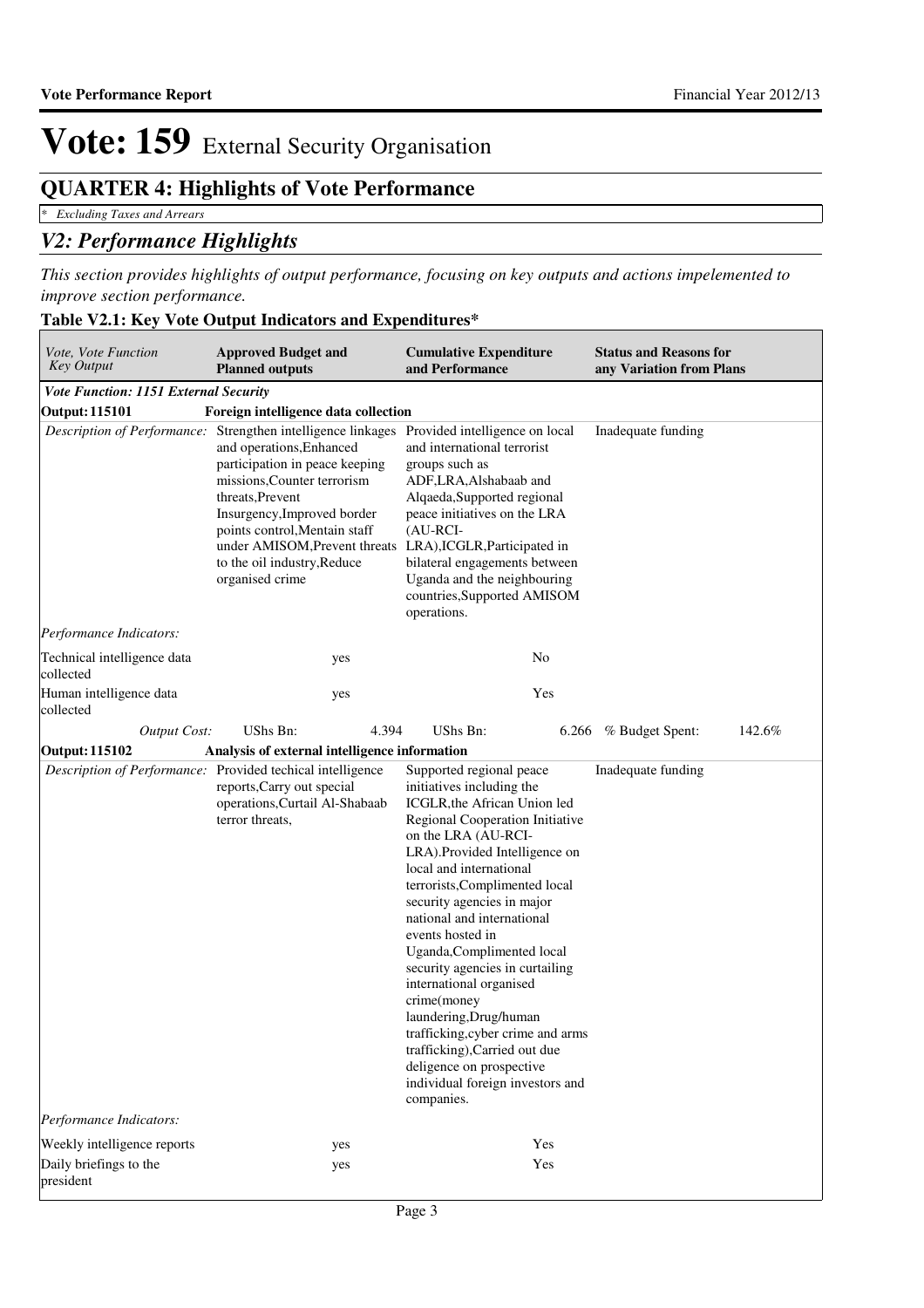### **QUARTER 4: Highlights of Vote Performance**

| <i>Vote, Vote Function</i><br>Key Output | <b>Approved Budget and</b><br><b>Planned outputs</b> | <b>Cumulative Expenditure</b><br>and Performance | <b>Status and Reasons for</b><br>any Variation from Plans |
|------------------------------------------|------------------------------------------------------|--------------------------------------------------|-----------------------------------------------------------|
| Output Cost:                             | UShs Bn:                                             | 2.779<br>UShs Bn:                                | 2.771 % Budget Spent:<br>99.7%                            |
| <b>Vote Function Cost</b>                | <b>UShs Bn:</b>                                      | 10.287 UShs Bn:                                  | 12.093 % Budget Spent:<br>117.6%                          |
| <b>Cost of Vote Services:</b>            | $\mathit{UShs}\, \mathit{Bn}$ :                      | 10.287 <i>UShs Bn</i> :                          | 12.093 $%$ Budget Spent:<br>117.6%                        |

*\* Excluding Taxes and Arrears*

Continuous Alshabab terrorism threats and cyber crime requires strengethening deployment of specialised skills and acquisition of the Necessary equipments to effectively counter the growing threats.

#### **Table V2.2: Implementing Actions to Improve Vote Performance**

| <b>Planned Actions:</b>                                                                                      | <b>Actual Actions:</b>                                                                             | <b>Reasons for Variation</b> |
|--------------------------------------------------------------------------------------------------------------|----------------------------------------------------------------------------------------------------|------------------------------|
| Vote: 159 External Security Organisation                                                                     |                                                                                                    |                              |
| Vote Function: 1151 External Security                                                                        |                                                                                                    |                              |
| Scale up training of staff in laguages,<br>handling of techinical equipment and<br>analysis of intelligence. | <b>Equiped staff with foreign</b><br>languages, Trained staff on handling<br>techinical equipmeent | Inadequate funding           |
| Develop capacity for modern<br>communication, and update techinical<br>equipment.                            | Updated the old techinical equipment                                                               | Inadequate funding           |
| Open new field stations, increase foreign<br>deployments                                                     | <b>Improved liasion with friendly security</b><br>services                                         | Inadequate funding           |

### *V3: Details of Releases and Expenditure*

*This section provides a comprehensive summary of the outputs delivered by the Vote and further details of Vote expenditures by Vote Function and Expenditure Item.*

#### **Table V3.1: GoU Releases and Expenditure by Output\***

| <b>Billion Uganda Shillings</b>                                 | Approved<br><b>Budget</b> | <b>Released</b> | <b>Spent</b> | $%$ GoU<br><b>Budget</b> | $%$ GoU<br><b>Budget</b> | $%$ GoU<br>Releases |
|-----------------------------------------------------------------|---------------------------|-----------------|--------------|--------------------------|--------------------------|---------------------|
|                                                                 |                           |                 |              | Released                 | <i>Spent</i>             | <i>Spent</i>        |
| VF:1151 External Security                                       | 10.29                     | 12.09           | 12.09        | $117.6\%$                | $117.6\%$                | $100.0\%$           |
| Class: Outputs Provided                                         | 9.94                      | 11.81           | 11.81        | 118.7%                   | $118.7\%$                | $100.0\%$           |
| 115101 Foreign intelligence data collection                     | 4.39                      | 6.27            | 6.27         | 142.6%                   | 142.6%                   | $100.0\%$           |
| 115102 Analysis of external intelligence information            | 2.78                      | 2.77            | 2.77         | 99.7%                    | 99.7%                    | $100.0\%$           |
| 115103 Administration                                           | 2.77                      | 2.77            | 2.77         | 100.0%                   | $100.0\%$                | $100.0\%$           |
| Class: Capital Purchases                                        | 0.34                      | 0.29            | 0.29         | 83.3%                    | 83.3%                    | $100.0\%$           |
| 115176 Purchase of Office and ICT Equipment, including Software | 0.06                      | 0.05            | 0.05         | $83.3\%$                 | 83.3%                    | $100.0\%$           |
| 115177 Purchase of Specialised Machinery & Equipment            | 0.28                      | 0.23            | 0.23         | 83.3%                    | 83.3%                    | $100.0\%$           |
| <b>Total For Vote</b>                                           | 10.29                     | 12.09           | 12.09        | 117.6%                   | 117.6%                   | $100.0\%$           |

*\* Excluding Taxes and Arrears*

#### **Table V3.2: 2012/13 GoU Expenditure by Item**

| <b>Billion Uganda Shillings</b>         | Approved<br><b>Budget</b> | <b>Releases</b> | <b>Expend-</b><br>iture | % Budged<br><b>Released</b> | % Budget<br><b>Spent</b> | %Releases<br><b>Spent</b> |
|-----------------------------------------|---------------------------|-----------------|-------------------------|-----------------------------|--------------------------|---------------------------|
| <b>Output Class: Outputs Provided</b>   | 9.94                      | 11.81           | 11.81                   | 118.7%                      | 118.7%                   | $100.0\%$                 |
| 211101 General Staff Salaries           | 6.67                      | 6.67            | 6.67                    | $100.0\%$                   | 100.0%                   | 100.0%                    |
| 211103 Allowances                       | 0.27                      | 0.27            | 0.27                    | $100.0\%$                   | $100.0\%$                | $100.0\%$                 |
| 212201 Social Security Contributions    | 0.70                      | 0.70            | 0.70                    | $100.0\%$                   | $100.0\%$                | 100.0%                    |
| 213001 Medical Expenses (To Employees)  | 0.05                      | 0.05            | 0.05                    | $100.0\%$                   | $100.0\%$                | 100.0%                    |
| 221001 Advertising and Public Relations | 0.00                      | 0.00            | 0.00                    | $100.0\%$                   | 84.0%                    | 84.0%                     |
| 221002 Workshops and Seminars           | 0.01                      | 0.01            | 0.01                    | 100.0%                      | 100.0%                   | 100.0%                    |
| $ 221003 \tStaff Training$              | 0.12                      | 0.12            | 0.12                    | 93.4%                       | 93.4%                    | 100.0%                    |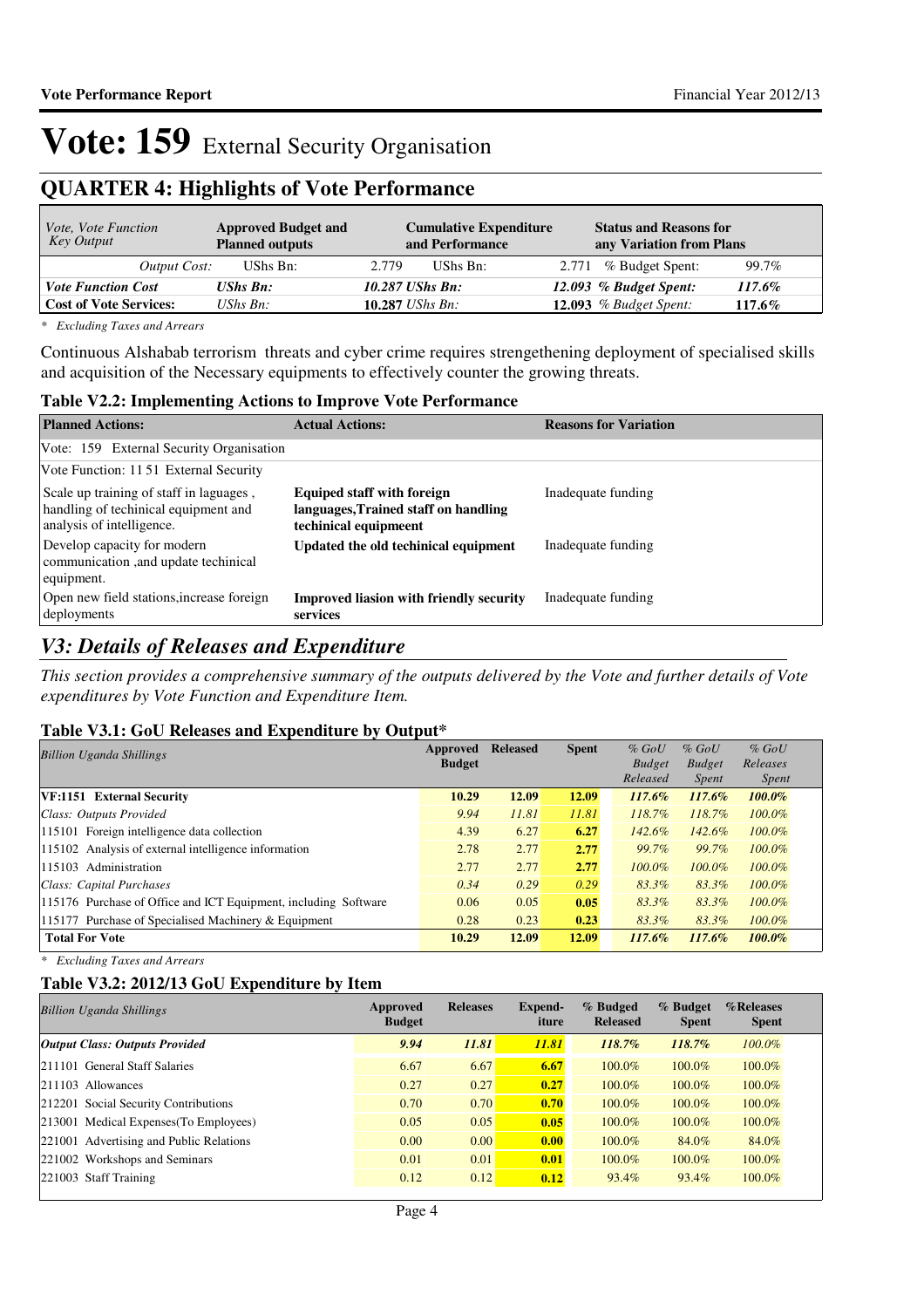# **QUARTER 4: Highlights of Vote Performance**

| <b>Billion Uganda Shillings</b>                       | Approved<br><b>Budget</b> | <b>Releases</b> | <b>Expend-</b><br>iture | % Budged<br><b>Released</b> | % Budget<br><b>Spent</b> | %Releases<br><b>Spent</b> |
|-------------------------------------------------------|---------------------------|-----------------|-------------------------|-----------------------------|--------------------------|---------------------------|
| 221007 Books, Periodicals and Newspapers              | 0.02                      | 0.02            | 0.02                    | 100.0%                      | 100.0%                   | 100.0%                    |
| 221008 Computer Supplies and IT Services              | 0.04                      | 0.04            | 0.04                    | 100.0%                      | 100.0%                   | 100.0%                    |
| 221009 Welfare and Entertainment                      | 0.03                      | 0.03            | 0.03                    | 100.0%                      | 100.0%                   | 100.0%                    |
| 221011 Printing, Stationery, Photocopying and Binding | 0.05                      | 0.05            | 0.05                    | 100.0%                      | 100.0%                   | 100.0%                    |
| 221012 Small Office Equipment                         | 0.01                      | 0.01            | 0.01                    | 100.0%                      | 100.0%                   | 100.0%                    |
| 222001 Telecommunications                             | 0.29                      | 0.29            | 0.29                    | 100.0%                      | 100.0%                   | 100.0%                    |
| 223001 Property Expenses                              | 0.02                      | 0.02            | 0.02                    | 100.0%                      | 100.0%                   | 100.0%                    |
| 223002 Rates                                          | 0.23                      | 0.23            | 0.23                    | 100.0%                      | 100.0%                   | 100.0%                    |
| 223005 Electricity                                    | 0.07                      | 0.07            | 0.07                    | 100.0%                      | 100.0%                   | 100.0%                    |
| 223006 Water                                          | 0.03                      | 0.03            | 0.03                    | 100.0%                      | 100.0%                   | 100.0%                    |
| 224003 Classified Expenditure                         | 0.92                      | 2.79            | 2.79                    | 303.1%                      | 303.1%                   | 100.0%                    |
| 227001 Travel Inland                                  | 0.03                      | 0.03            | 0.03                    | 100.0%                      | 100.0%                   | 100.0%                    |
| 227002 Travel Abroad                                  | 0.25                      | 0.25            | 0.25                    | 100.0%                      | 100.0%                   | 100.0%                    |
| 227004 Fuel, Lubricants and Oils                      | 0.06                      | 0.06            | 0.06                    | 100.0%                      | 100.0%                   | 100.0%                    |
| 228002 Maintenance - Vehicles                         | 0.06                      | 0.06            | 0.06                    | 100.0%                      | 100.0%                   | 100.0%                    |
| <b>Output Class: Capital Purchases</b>                | 0.39                      | 0.29            | 0.29                    | 72.7%                       | 72.7%                    | 100.0%                    |
| 231005 Machinery and Equipment                        | 0.34                      | 0.29            | 0.29                    | 83.3%                       | 83.3%                    | 100.0%                    |
| $312206$ Gross Tax                                    | 0.05                      | 0.00            | 0.00                    | $0.0\%$                     | $0.0\%$                  | N/A                       |
| <b>Output Class: Arrears</b>                          | 3.35                      | 3.35            | 3.35                    | 100.0%                      | 100.0%                   | 100.0%                    |
| 321605 Domestic arrears                               | 1.48                      | 1.48            | 1.48                    | 100.0%                      | 100.0%                   | 100.0%                    |
| 321608 Pension Arrears                                | 1.87                      | 1.87            | 1.87                    | 100.0%                      | 100.0%                   | 100.0%                    |
| <b>Grand Total:</b>                                   | 13.69                     | 15.44           | 15.44                   | 112.8%                      | 112.8%                   | 100.0%                    |
| <b>Total Excluding Taxes and Arrears:</b>             | 10.29                     | 12.09           | 12.09                   | 117.6%                      | 117.6%                   | 100.0%                    |

#### **Table V3.3: GoU Releases and Expenditure by Project and Programme\***

| <b>Billion Uganda Shillings</b> | Approved      | <b>Released</b> | <b>Spent</b> | $%$ GoU       | $%$ GoU       | $%$ GoU      |
|---------------------------------|---------------|-----------------|--------------|---------------|---------------|--------------|
|                                 | <b>Budget</b> |                 |              | <b>Budget</b> | <b>Budget</b> | Releases     |
|                                 |               |                 |              | Released      | <i>Spent</i>  | <i>Spent</i> |
| VF:1151 External Security       | 10.29         | 12.09           | 12.09        | $117.6\%$     | 117.6%        | $100.0\%$    |
| <b>Recurrent Programmes</b>     |               |                 |              |               |               |              |
| 01<br>Headquarters              | 9.90          | 11.77           | 11.77        | 118.9%        | 118.9%        | $100.0\%$    |
| <b>Development Projects</b>     |               |                 |              |               |               |              |
| 0983<br>Strengthening ESO       | 0.39          | 0.33            | 0.33         | 83.3%         | 83.3%         | $100.0\%$    |
| <b>Total For Vote</b>           | 10.29         | 12.09           | 12.09        | $117.6\%$     | 117.6%        | $100.0\%$    |

*\* Excluding Taxes and Arrears*

**Table V3.4: External Financing Releases and Expenditure by Project and Programme\***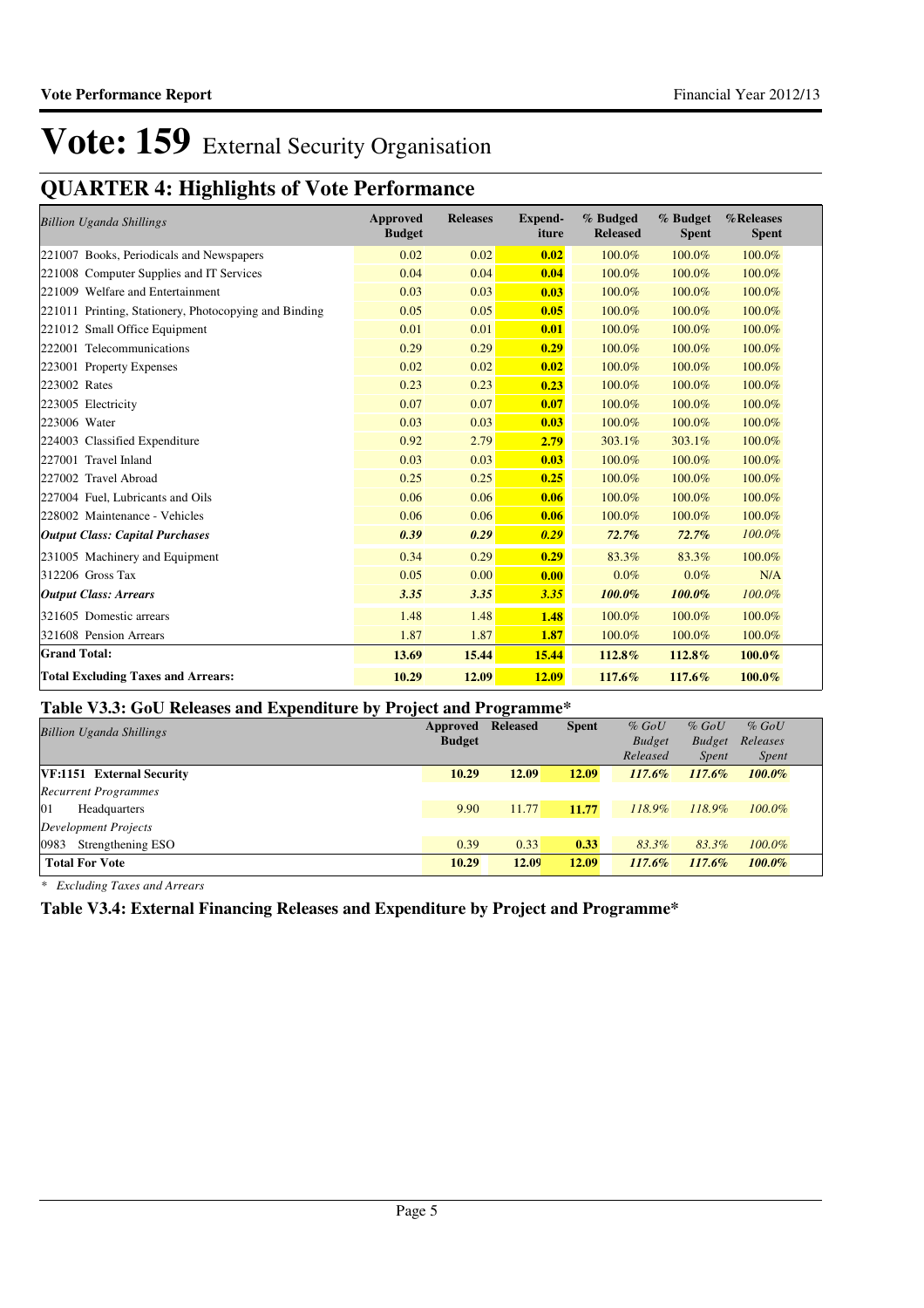### **QUARTER 4: Cumulative Outputs and Expenditure by End of Quarter**

| <b>Annual Planned Outputs and Cumulative Outputs Achieved by End of</b> | <b>Cumulative Expenditures made by the End of the Quarter to A</b> |               |
|-------------------------------------------------------------------------|--------------------------------------------------------------------|---------------|
| <b>Ouarter</b> (Quantity and Location)                                  | <b>Deliver Cumulative Outputs</b>                                  | UShs Thousand |

#### **Vote Function: 1151 External Security**

*Recurrent Programmes*

#### *Programme 01 Headquarters*

*Outputs Provided*

**11 5101 Foreign intelligence data collection Output:**

#### *Annual Planned Outputs:*

Strengthening Intelligence linkages and operations, Enhanced participation in peace keeping operations,Timely intelligence reports to counter and curtail terrorism, Security deligence reports, countering insurgency,Open more field and foreign stations,Participate in regional peace processes,

*Cumulatie Outputs Achieved by the end of the Quarter:*

**Strengthened Intelligence linkages and operations. Enhanced participation in peace keeping operations. Timely intelligence reports to counter and curtail terrorism. Security deligence reports provided. Countered insurgency. Opened more field and foreign stations. Participated in regional peace processes.** *Reasons for Variation in performance*

Inadequate funding

| <b>Item</b>                                              | <b>Spent</b> |
|----------------------------------------------------------|--------------|
| 211101 General Staff Salaries                            | 3,221,543    |
| 211103 Allowances<br>n                                   | 97,696       |
| 212201 Social Security Contributions                     | 253,372      |
| 213001 Medical Expenses (To Employees)                   | 17,186       |
| 221001 Advertising and Public Relations                  | 560          |
| 221002 Workshops and Seminars                            | 2.678        |
| 221003 Staff Training                                    | 27,146       |
| 221007 Books, Periodicals and Newspapers                 | 6,310        |
| 221008 Computer Supplies and IT Services                 | 14,832       |
| 221009 Welfare and Entertainment                         | 10,090       |
| 221011 Printing, Stationery, Photocopying and<br>Binding | 18,422       |
| 221012 Small Office Equipment                            | 4,771        |
| 222001 Telecommunications                                | 106,836      |
| 223001 Property Expenses                                 | 7,154        |
| 223002 Rates                                             | 84,076       |
| 223005 Electricity                                       | 27,008       |
| 223006 Water                                             | 12,060       |
| 224003 Classified Expenditure                            | 2,206,886    |
| 227001 Travel Inland                                     | 12,543       |
| 227002 Travel Abroad                                     | 92,429       |
| 227004 Fuel, Lubricants and Oils                         | 21,449       |
| 228002 Maintenance - Vehicles                            | 20,606       |
| Total                                                    | 6,265,653    |
| <b>Wage Recurrent</b>                                    | 3,221,543    |
| <b>Non Wage Recurrent</b>                                | 3,044,110    |
| <b>NTR</b>                                               | 0            |

#### **11 5102 Analysis of external intelligence information Output:**

|                                                                                                                       | <b>Item</b>                                              | <b>Spent</b> |
|-----------------------------------------------------------------------------------------------------------------------|----------------------------------------------------------|--------------|
| <b>Annual Planned Outputs:</b>                                                                                        | 211101 General Staff Salaries                            | 2,299,038    |
| Strengthen capacity of Intelligence analysis by equiping staff with                                                   | 211103 Allowances                                        | 35,963       |
| specialised analytical skills and equipment, Timely and reliable intelligence                                         | 212201 Social Security Contributions                     | 93,211       |
| reports. Tracking and curtailing insurgency, Reduced incidences of<br>terrorism.                                      | 213001 Medical Expenses (To Employees)                   | 6,323        |
|                                                                                                                       | 221001 Advertising and Public Relations                  | 162          |
| Cumulatie Outputs Achieved by the end of the Quarter:                                                                 | 221002 Workshops and Seminars                            | 985          |
| Strengthened capacity of Intelligence analysis by equiping staff with<br>specialised analytical skills and equipment. | 221003 Staff Training                                    | 9,986        |
| Timely and reliable intelligence reports provided.                                                                    | 221007 Books, Periodicals and Newspapers                 | 2,312        |
| Tracked and curtailed insurgency.                                                                                     | 221008 Computer Supplies and IT Services                 | 5,456        |
| Reduced incidences of terrorism.                                                                                      | 221009 Welfare and Entertainment                         | 3,712        |
| <b>Reasons for Variation in performance</b><br>Inadequate funding                                                     | 221011 Printing, Stationery, Photocopying and<br>Binding | 6,777        |
|                                                                                                                       | 221012 Small Office Equipment                            | 1,755        |
|                                                                                                                       | 222001 Telecommunications                                | 39,303       |
|                                                                                                                       | 223001 Property Expenses                                 | 2,632        |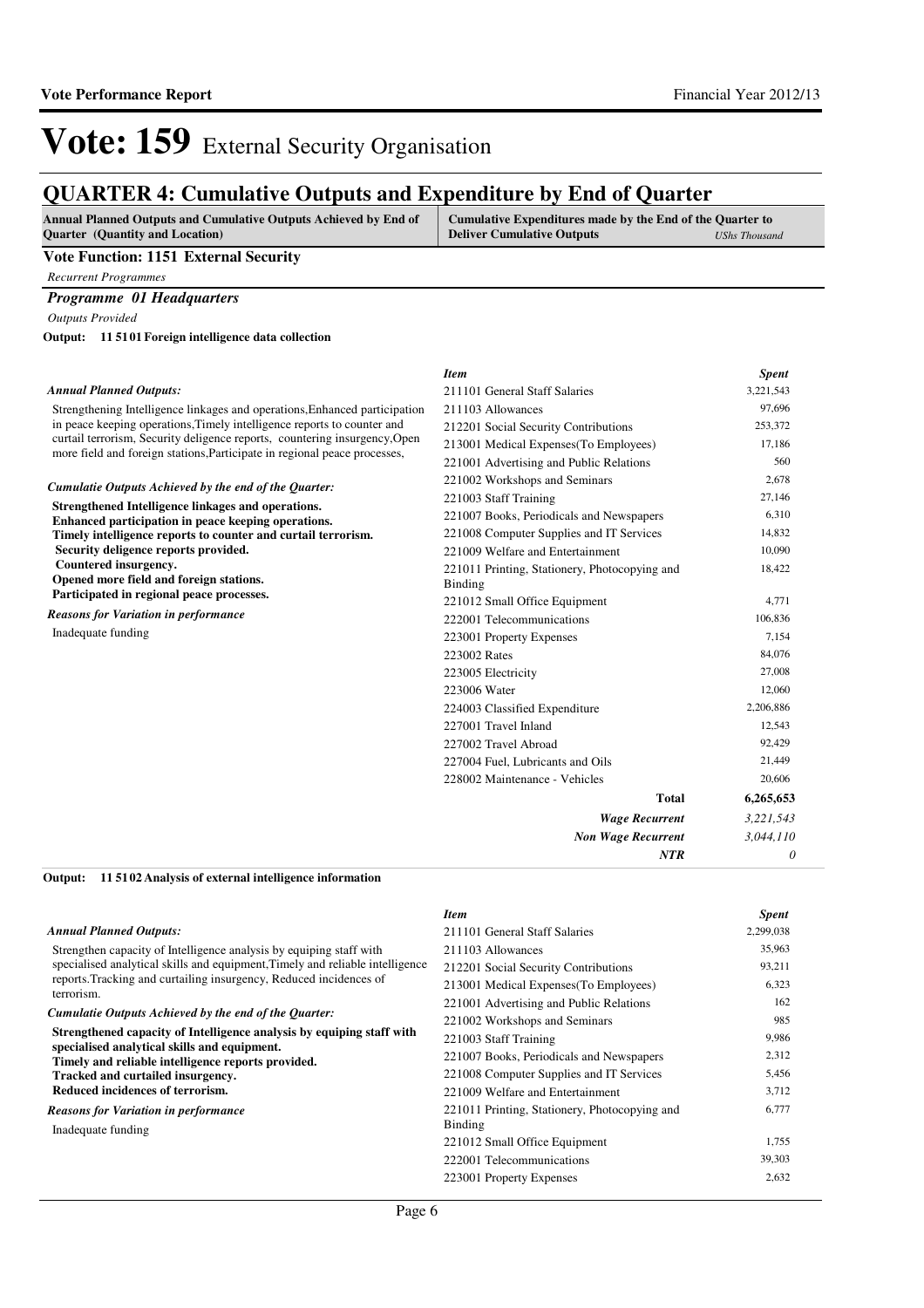## **QUARTER 4: Cumulative Outputs and Expenditure by End of Quarter**

| Annual Planned Outputs and Cumulative Outputs Achieved by End of<br>Cumulative Expenditures made by the End of the Quarter to<br><b>Quarter</b> (Quantity and Location)<br><b>Deliver Cumulative Outputs</b> |                                                                 | <b>UShs Thousand</b> |  |
|--------------------------------------------------------------------------------------------------------------------------------------------------------------------------------------------------------------|-----------------------------------------------------------------|----------------------|--|
| Vote Function: 1151 External Security                                                                                                                                                                        |                                                                 |                      |  |
| <b>Recurrent Programmes</b>                                                                                                                                                                                  |                                                                 |                      |  |
| Programme 01 Headquarters                                                                                                                                                                                    |                                                                 |                      |  |
|                                                                                                                                                                                                              | 223002 Rates                                                    | 30,930               |  |
|                                                                                                                                                                                                              | 223005 Electricity                                              | 9,936                |  |
|                                                                                                                                                                                                              | 223006 Water                                                    | 4,437                |  |
|                                                                                                                                                                                                              | 224003 Classified Expenditure                                   | 123,198              |  |
|                                                                                                                                                                                                              | 227001 Travel Inland                                            | 4,614                |  |
|                                                                                                                                                                                                              | 227002 Travel Abroad                                            | 34,003               |  |
|                                                                                                                                                                                                              | 227004 Fuel, Lubricants and Oils                                | 7,891                |  |
|                                                                                                                                                                                                              | 228002 Maintenance - Vehicles                                   | 7,580                |  |
|                                                                                                                                                                                                              | <b>Total</b>                                                    | 2,730,204            |  |
|                                                                                                                                                                                                              | <b>Wage Recurrent</b>                                           | 2,299,038            |  |
|                                                                                                                                                                                                              | <b>Non Wage Recurrent</b>                                       | 431,166              |  |
|                                                                                                                                                                                                              | NTR                                                             | 0                    |  |
| 115103 Administration<br>Output:                                                                                                                                                                             |                                                                 |                      |  |
|                                                                                                                                                                                                              | <b>Item</b>                                                     | <b>Spent</b>         |  |
| <b>Annual Planned Outputs:</b>                                                                                                                                                                               | 211101 General Staff Salaries                                   | 1,149,519            |  |
| Develop annual work plans and budgets, Physical infrastructure                                                                                                                                               | 211103 Allowances                                               | 135,319              |  |
| mentainance, Provide logistics to the principals, Daily intelligence                                                                                                                                         | 212201 Social Security Contributions                            | 350,737              |  |
| briefs/situation reports.                                                                                                                                                                                    | 213001 Medical Expenses(To Employees)                           | 23,721               |  |
| Cumulatie Outputs Achieved by the end of the Quarter:                                                                                                                                                        | 221001 Advertising and Public Relations                         |                      |  |
| Developed annual work plans and budgets.                                                                                                                                                                     | 221002 Workshops and Seminars                                   | 3,707                |  |
| Physical infrastructure mentained.                                                                                                                                                                           | 221003 Staff Training                                           | 37,578               |  |
| Daily intelligence briefs/situation reports provided.                                                                                                                                                        | 221007 Books, Periodicals and Newspapers                        | 8,737                |  |
| <b>Reasons for Variation in performance</b>                                                                                                                                                                  | 221008 Computer Supplies and IT Services                        | 20,532               |  |
| Inadequate funding                                                                                                                                                                                           | 221009 Welfare and Entertainment                                | 13,968               |  |
|                                                                                                                                                                                                              | 221011 Printing, Stationery, Photocopying and<br><b>Binding</b> | 25,501               |  |
|                                                                                                                                                                                                              | 221012 Small Office Equipment                                   | 6,604                |  |
|                                                                                                                                                                                                              | 222001 Telecommunications                                       | 147,891              |  |
|                                                                                                                                                                                                              | 223001 Property Expenses                                        | 9,904                |  |
|                                                                                                                                                                                                              | 223002 Rates                                                    | 116,384              |  |
|                                                                                                                                                                                                              | 223005 Electricity                                              | 37,386               |  |
|                                                                                                                                                                                                              | 223006 Water                                                    | 16,694               |  |
|                                                                                                                                                                                                              | 224003 Classified Expenditure                                   | 463,577              |  |
|                                                                                                                                                                                                              | 227001 Travel Inland                                            | 17,363               |  |
|                                                                                                                                                                                                              | 227002 Travel Abroad                                            | 127,248              |  |
|                                                                                                                                                                                                              | 227004 Fuel, Lubricants and Oils                                | 29,691               |  |
|                                                                                                                                                                                                              | 228002 Maintenance - Vehicles                                   | 28,524               |  |
|                                                                                                                                                                                                              | <b>Total</b>                                                    | 2,771,166            |  |
|                                                                                                                                                                                                              | <b>Wage Recurrent</b>                                           | 1,149,519            |  |
|                                                                                                                                                                                                              |                                                                 |                      |  |
|                                                                                                                                                                                                              | <b>Non Wage Recurrent</b>                                       | 1,621,647            |  |

*Project 0983 Strengthening ESO*

*Capital Purchases*

**Output: 11 5176 Purchase of Office and ICT Equipment, including Software**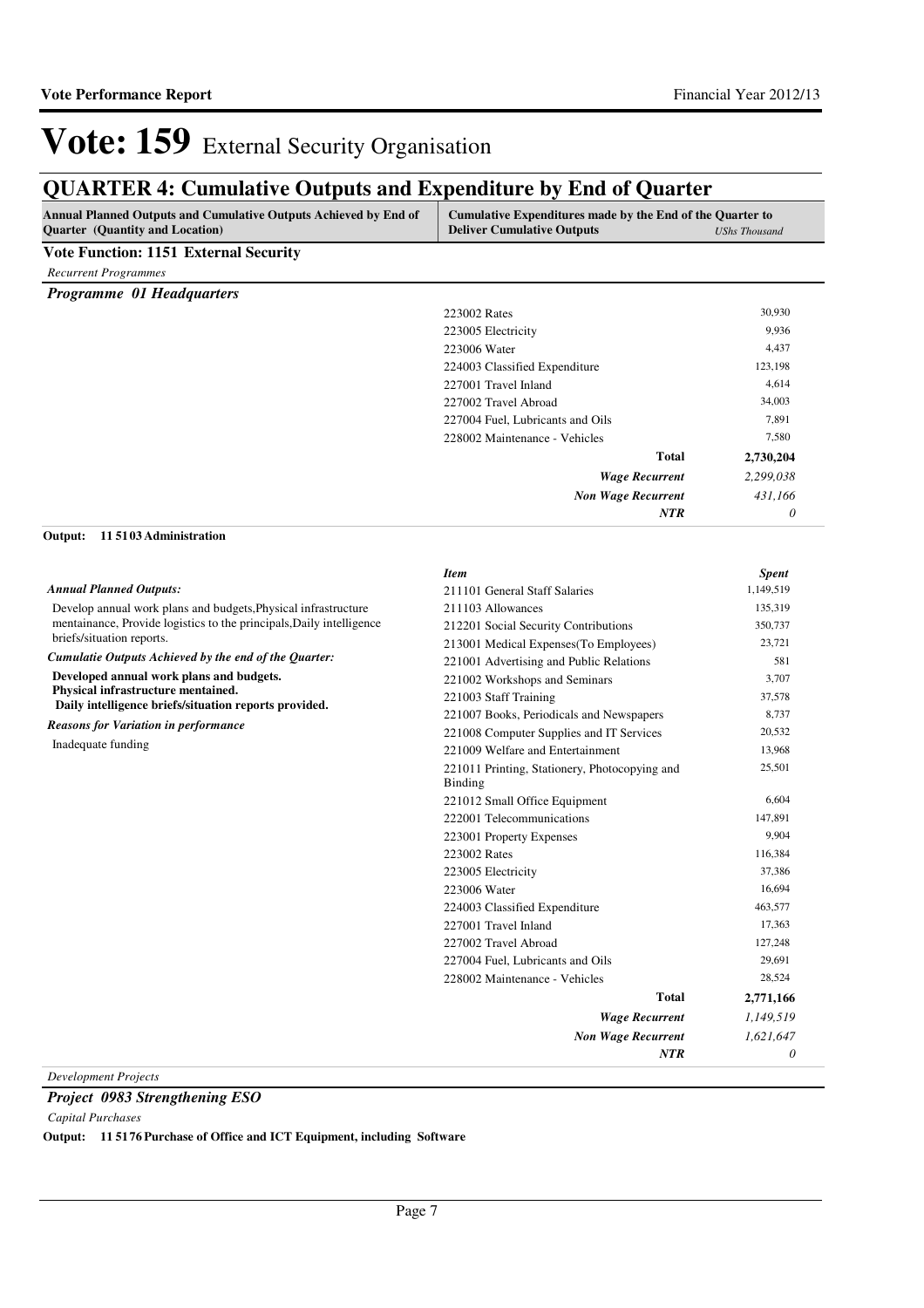# **QUARTER 4: Cumulative Outputs and Expenditure by End of Quarter**

| Annual Planned Outputs and Cumulative Outputs Achieved by End of<br><b>Quarter</b> (Quantity and Location) | Cumulative Expenditures made by the End of the Quarter to<br><b>Deliver Cumulative Outputs</b><br><b>UShs Thousand</b> |                       |
|------------------------------------------------------------------------------------------------------------|------------------------------------------------------------------------------------------------------------------------|-----------------------|
| <b>Vote Function: 1151 External Security</b>                                                               |                                                                                                                        |                       |
| <b>Development Projects</b>                                                                                |                                                                                                                        |                       |
| Project 0983 Strengthening ESO                                                                             |                                                                                                                        |                       |
|                                                                                                            | <b>Item</b>                                                                                                            | <b>Spent</b>          |
| <b>Annual Planned Outputs:</b>                                                                             | 231005 Machinery and Equipment                                                                                         | 52,500                |
| Computers equipment ansd software                                                                          |                                                                                                                        |                       |
| Cumulatie Outputs Achieved by the end of the Quarter:                                                      |                                                                                                                        |                       |
| Procured computers and software                                                                            |                                                                                                                        |                       |
| <b>Reasons for Variation in performance</b>                                                                |                                                                                                                        |                       |
| Inadequate funding                                                                                         | <b>Total</b>                                                                                                           |                       |
|                                                                                                            |                                                                                                                        | 52,500                |
|                                                                                                            | <b>GoU</b> Development<br><b>External Financing</b>                                                                    | 52,500<br>0           |
|                                                                                                            | <b>NTR</b>                                                                                                             | $\theta$              |
| 115177 Purchase of Specialised Machinery & Equipment<br>Output:                                            |                                                                                                                        |                       |
|                                                                                                            |                                                                                                                        |                       |
|                                                                                                            | <b>Item</b>                                                                                                            | <b>Spent</b>          |
| <b>Annual Planned Outputs:</b>                                                                             | 231005 Machinery and Equipment                                                                                         | 233,137               |
| Specialised surveillence equipment.3 members of staff trained in use of<br>surveillence equipment          |                                                                                                                        |                       |
| Cumulatie Outputs Achieved by the end of the Quarter:                                                      |                                                                                                                        |                       |
| Arquired Specialised surveillence equipment.2 members of staff<br>trained in use of surveillence equipment |                                                                                                                        |                       |
| <b>Reasons for Variation in performance</b>                                                                |                                                                                                                        |                       |
| Inadequate funding                                                                                         |                                                                                                                        |                       |
|                                                                                                            | <b>Total</b>                                                                                                           | 233,137               |
|                                                                                                            | <b>GoU</b> Development                                                                                                 | 233,137               |
|                                                                                                            | <b>External Financing</b>                                                                                              | 0                     |
|                                                                                                            | <b>NTR</b>                                                                                                             | 0                     |
| <b>Outputs Provided</b>                                                                                    |                                                                                                                        |                       |
| Output: 11 51 02 Analysis of external intelligence information                                             |                                                                                                                        |                       |
|                                                                                                            | <b>Item</b>                                                                                                            | <b>Spent</b>          |
| <b>Annual Planned Outputs:</b>                                                                             | 221003 Staff Training                                                                                                  | 40,833                |
| 8 Members of staff arquire specialised training abroad.                                                    |                                                                                                                        |                       |
| Cumulatie Outputs Achieved by the end of the Quarter:                                                      |                                                                                                                        |                       |
| 6 Members of staff arquired specialised training abroad.                                                   |                                                                                                                        |                       |
| <b>Reasons for Variation in performance</b>                                                                |                                                                                                                        |                       |
| Inadequate funding                                                                                         |                                                                                                                        |                       |
|                                                                                                            | <b>Total</b>                                                                                                           | 40,833                |
|                                                                                                            | <b>GoU</b> Development                                                                                                 | 40,833                |
|                                                                                                            | <b>External Financing</b>                                                                                              | 0                     |
|                                                                                                            | <b>NTR</b>                                                                                                             | 0                     |
|                                                                                                            | <b>GRAND TOTAL</b>                                                                                                     | 12,093,493            |
|                                                                                                            | <b>Wage Recurrent</b>                                                                                                  | 6,670,100             |
|                                                                                                            | <b>Non Wage Recurrent</b>                                                                                              | 5,096,923             |
|                                                                                                            | <b>GoU</b> Development                                                                                                 | 326,470               |
|                                                                                                            | <b>External Financing</b>                                                                                              | 0                     |
|                                                                                                            | NTR                                                                                                                    | $\boldsymbol{\theta}$ |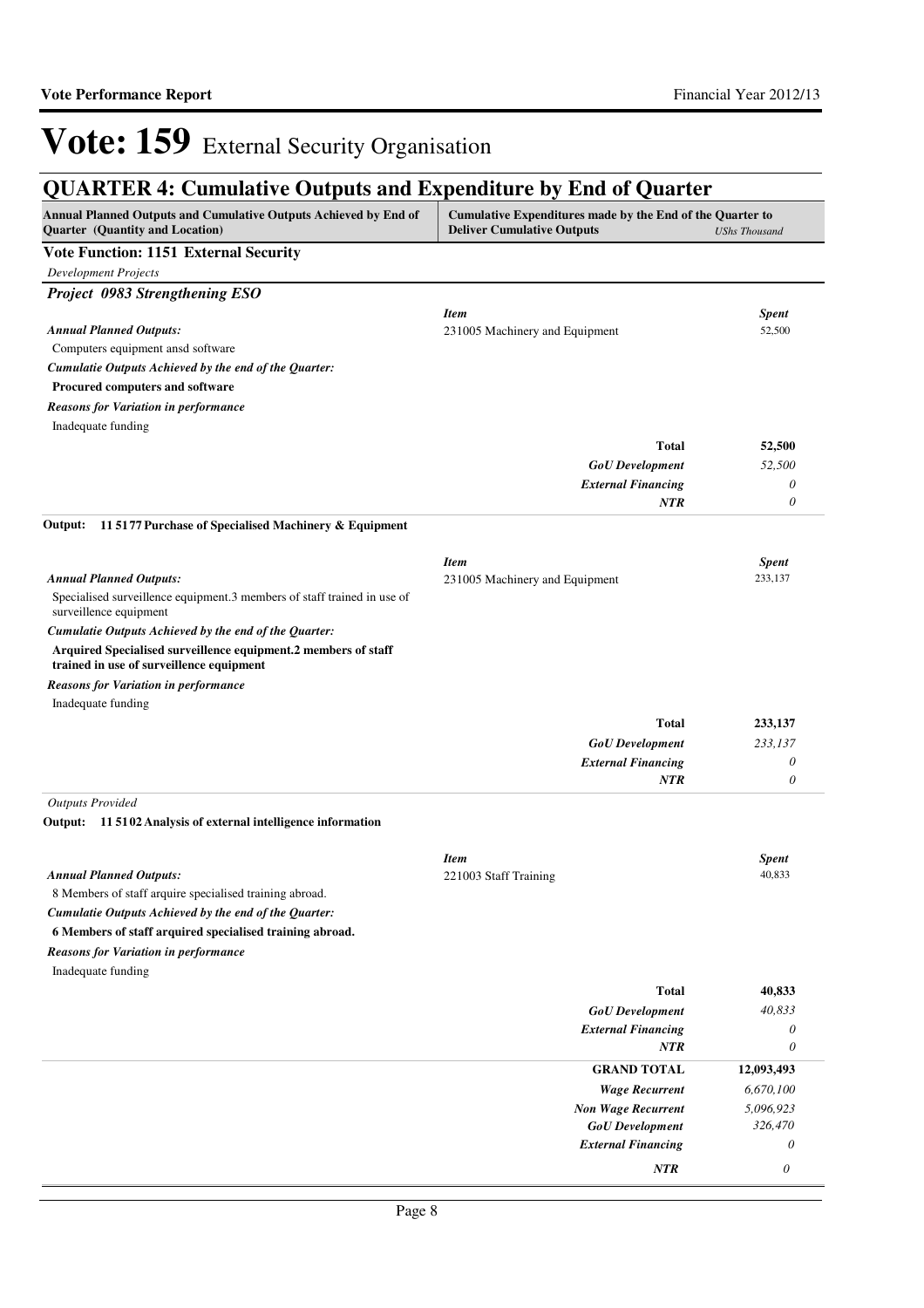| <b>Planned and Actual Outputs in Quarter</b><br>(Quantity and Location)  | <b>Expenditures incurred in the Quarter to deliver outputs</b>  | <b>UShs Thousand</b> |
|--------------------------------------------------------------------------|-----------------------------------------------------------------|----------------------|
| <b>Vote Function: 1151 External Security</b>                             |                                                                 |                      |
| <b>Recurrent Programmes</b>                                              |                                                                 |                      |
|                                                                          |                                                                 |                      |
| <b>Programme 01 Headquarters</b>                                         |                                                                 |                      |
| <b>Outputs Provided</b>                                                  |                                                                 |                      |
| Output: 11 5101 Foreign intelligence data collection                     |                                                                 |                      |
|                                                                          | <b>Item</b>                                                     | <b>Spent</b>         |
| <b>Outputs Planned in Ouarter:</b>                                       | 211101 General Staff Salaries                                   | 805,386              |
| Timely intelligence reports, maintain field stations abroad, consolidate | 211103 Allowances                                               | 24,424               |
| liasions, provide more technical intelligence reports.                   | 212201 Social Security Contributions                            | 63,343               |
| <b>Actual Outputs Achieved in Quarter:</b>                               | 213001 Medical Expenses (To Employees)                          | 4,297                |
| Timely intelligence reports.                                             | 221001 Advertising and Public Relations                         | 140                  |
| Maintained field stations abroad.                                        | 221002 Workshops and Seminars                                   | 670                  |
| Provided technical intelligence reports.                                 | 221003 Staff Training                                           | 6,787                |
| <b>Reasons for Variation in performance</b>                              | 221007 Books, Periodicals and Newspapers                        | 1,578                |
| Inadequate funding                                                       | 221008 Computer Supplies and IT Services                        | 3,708                |
|                                                                          | 221009 Welfare and Entertainment                                | 2,523                |
|                                                                          | 221011 Printing, Stationery, Photocopying and<br><b>Binding</b> | 4,606                |
|                                                                          | 221012 Small Office Equipment                                   | 1,193                |
|                                                                          | 222001 Telecommunications                                       | 26,709               |
|                                                                          | 223001 Property Expenses                                        | 1,789                |
|                                                                          | 223002 Rates                                                    | 21,019               |
|                                                                          | 223005 Electricity                                              | 6,752                |
|                                                                          | 223006 Water                                                    | 3,015                |
|                                                                          | 224003 Classified Expenditure                                   | 1,956,685            |
|                                                                          | 227001 Travel Inland                                            | 3,136                |
|                                                                          | 227002 Travel Abroad                                            | 23,107               |
|                                                                          | 227004 Fuel, Lubricants and Oils                                | 5,362                |
|                                                                          | 228002 Maintenance - Vehicles                                   | 5,152                |

| Total                     | 2,971,377 |
|---------------------------|-----------|
| <b>Wage Recurrent</b>     | 805.386   |
| <b>Non Wage Recurrent</b> | 2,165,991 |
| NTR                       | $\theta$  |

**11 5102 Analysis of external intelligence information Output:**

|                                                                              | <b>Item</b>                                              | <b>Spent</b> |
|------------------------------------------------------------------------------|----------------------------------------------------------|--------------|
| <b>Outputs Planned in Quarter:</b>                                           | 211101 General Staff Salaries                            | 574,760      |
| Timely dissermination of quality intelligence to the authority for necessary | 211103 Allowances                                        | 8,991        |
| action. Due Delligence reports.                                              | 212201 Social Security Contributions                     | 23,303       |
| <b>Actual Outputs Achieved in Quarter:</b>                                   | 213001 Medical Expenses (To Employees)                   | 1,581        |
| Quality intelligence and timely reports provided to the authority for        | 221001 Advertising and Public Relations                  | 54           |
| necessary action.                                                            | 221002 Workshops and Seminars                            | 246          |
| <b>Reasons for Variation in performance</b>                                  | 221003 Staff Training                                    | 2,497        |
| Inadequate funding                                                           | 221007 Books, Periodicals and Newspapers                 | 578          |
|                                                                              | 221008 Computer Supplies and IT Services                 | 1,364        |
|                                                                              | 221009 Welfare and Entertainment                         | 928          |
|                                                                              | 221011 Printing, Stationery, Photocopying and<br>Binding | 1,694        |
|                                                                              | 221012 Small Office Equipment                            | 439          |
|                                                                              | 222001 Telecommunications                                | 9,826        |
|                                                                              | 223001 Property Expenses                                 | 658          |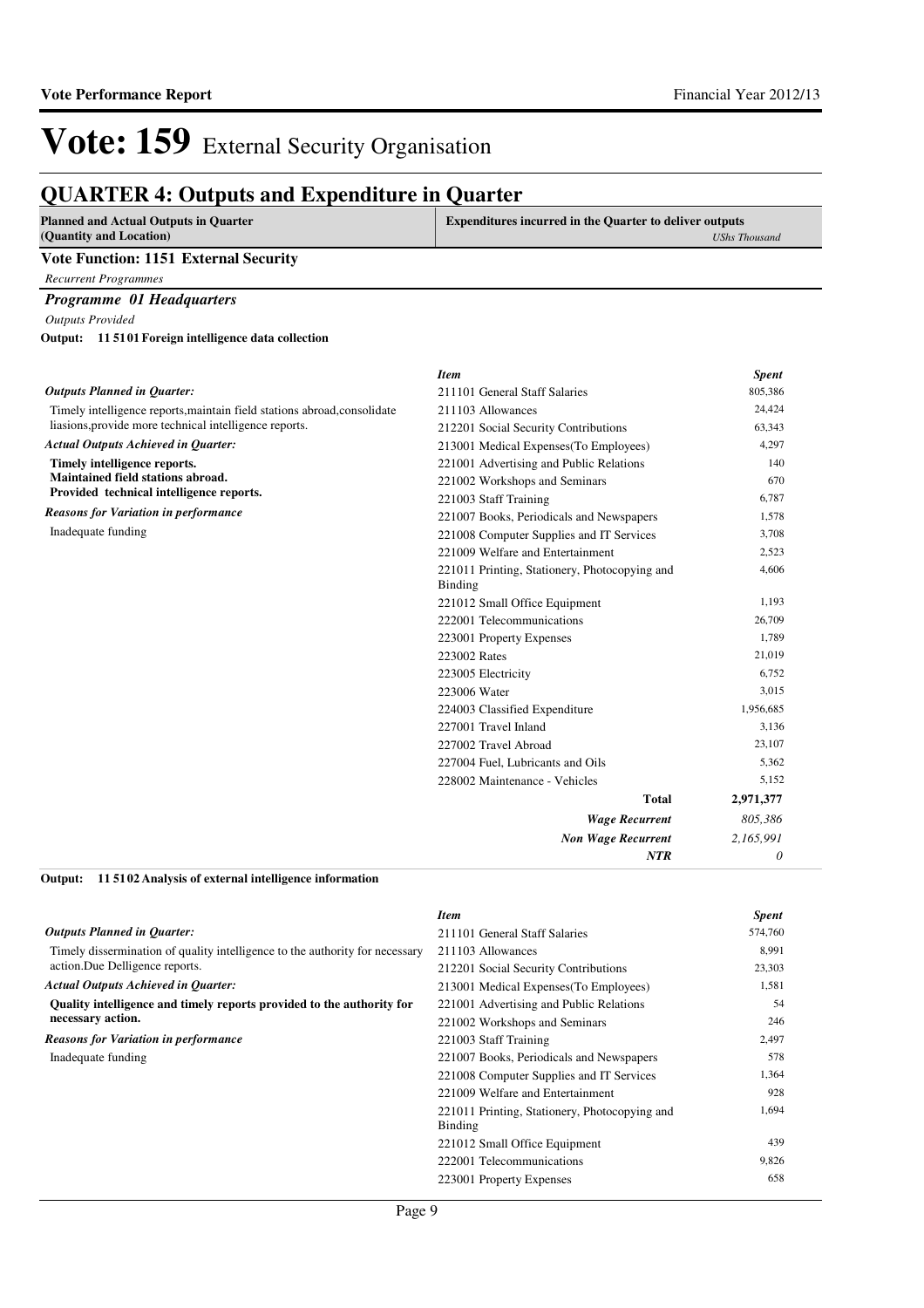## **QUARTER 4: Outputs and Expenditure in Quarter**

| <b>Planned and Actual Outputs in Quarter</b><br>(Quantity and Location)                                                                        | <b>Expenditures incurred in the Quarter to deliver outputs</b>  | <b>UShs Thousand</b> |
|------------------------------------------------------------------------------------------------------------------------------------------------|-----------------------------------------------------------------|----------------------|
| <b>Vote Function: 1151 External Security</b>                                                                                                   |                                                                 |                      |
| <b>Recurrent Programmes</b>                                                                                                                    |                                                                 |                      |
| Programme 01 Headquarters                                                                                                                      |                                                                 |                      |
|                                                                                                                                                | 223002 Rates                                                    | 7,733                |
|                                                                                                                                                | 223005 Electricity                                              | 2,484                |
|                                                                                                                                                | 223006 Water                                                    | 1,109                |
|                                                                                                                                                | 224003 Classified Expenditure                                   | 30,800               |
|                                                                                                                                                | 227001 Travel Inland                                            | 1,154                |
|                                                                                                                                                | 227002 Travel Abroad                                            | 8,501                |
|                                                                                                                                                | 227004 Fuel, Lubricants and Oils                                | 1,973                |
|                                                                                                                                                | 228002 Maintenance - Vehicles                                   | 1,895                |
|                                                                                                                                                | Total                                                           | 682,565              |
|                                                                                                                                                | <b>Wage Recurrent</b>                                           | 574,760              |
|                                                                                                                                                | <b>Non Wage Recurrent</b>                                       | 107,805              |
|                                                                                                                                                | <b>NTR</b>                                                      | 0                    |
| 115103 Administration<br>Output:                                                                                                               |                                                                 |                      |
|                                                                                                                                                | <b>Item</b>                                                     | <b>Spent</b>         |
| <b>Outputs Planned in Quarter:</b>                                                                                                             | 211101 General Staff Salaries                                   | 287,380              |
| staff training, provision of logistical support to director and                                                                                | 211103 Allowances                                               | 33,830               |
| DG, improvement of staff welfare, timely payment of staff                                                                                      | 212201 Social Security Contributions                            | 87,684               |
| salary, infrastructure maintenance, submission of finacial and intelligence<br>reports on time. Provide medical and HIV/Aids support to staff. | 213001 Medical Expenses (To Employees)                          | 5,930                |
| <b>Actual Outputs Achieved in Quarter:</b>                                                                                                     | 221001 Advertising and Public Relations                         | 194                  |
|                                                                                                                                                | 221002 Workshops and Seminars                                   | 927                  |
| <b>Inhouse Staff training provided.</b><br>Provided logistical support to directors and the Dg.                                                | 221003 Staff Training                                           | 9,395                |
| Timely payment of staff salary.                                                                                                                | 221007 Books, Periodicals and Newspapers                        | 2,184                |
| Infrastructure maintained.                                                                                                                     | 221008 Computer Supplies and IT Services                        | 5,133                |
| Submitted finacial and intelligence reports on time.                                                                                           | 221009 Welfare and Entertainment                                | 3,492                |
| Provided medical and HIV/Aids support to staff.<br><b>Reasons for Variation in performance</b>                                                 | 221011 Printing, Stationery, Photocopying and<br><b>Binding</b> | 6,375                |
| Inadequate funding                                                                                                                             | 221012 Small Office Equipment                                   | 1,651                |
|                                                                                                                                                | 222001 Telecommunications                                       | 36,973               |
|                                                                                                                                                | 223001 Property Expenses                                        | 2,476                |
|                                                                                                                                                | 223002 Rates                                                    | 29,096               |
|                                                                                                                                                | 223005 Electricity                                              | 9,347                |
|                                                                                                                                                | 223006 Water                                                    | 4,174                |
|                                                                                                                                                | 224003 Classified Expenditure                                   | 114,931              |
|                                                                                                                                                | 227001 Travel Inland                                            | 4,341                |
|                                                                                                                                                | 227002 Travel Abroad                                            | 31,812               |
|                                                                                                                                                | 227004 Fuel, Lubricants and Oils                                | 7,423                |
|                                                                                                                                                | 228002 Maintenance - Vehicles                                   | 7,131                |
|                                                                                                                                                | <b>Total</b>                                                    | 691,876              |
|                                                                                                                                                | <b>Wage Recurrent</b>                                           | 287,380              |

*Development Projects*

*Project 0983 Strengthening ESO*

*Capital Purchases*

**Output: 11 5176 Purchase of Office and ICT Equipment, including Software**

*Non Wage Recurrent*

*NTR*

*404,496 0*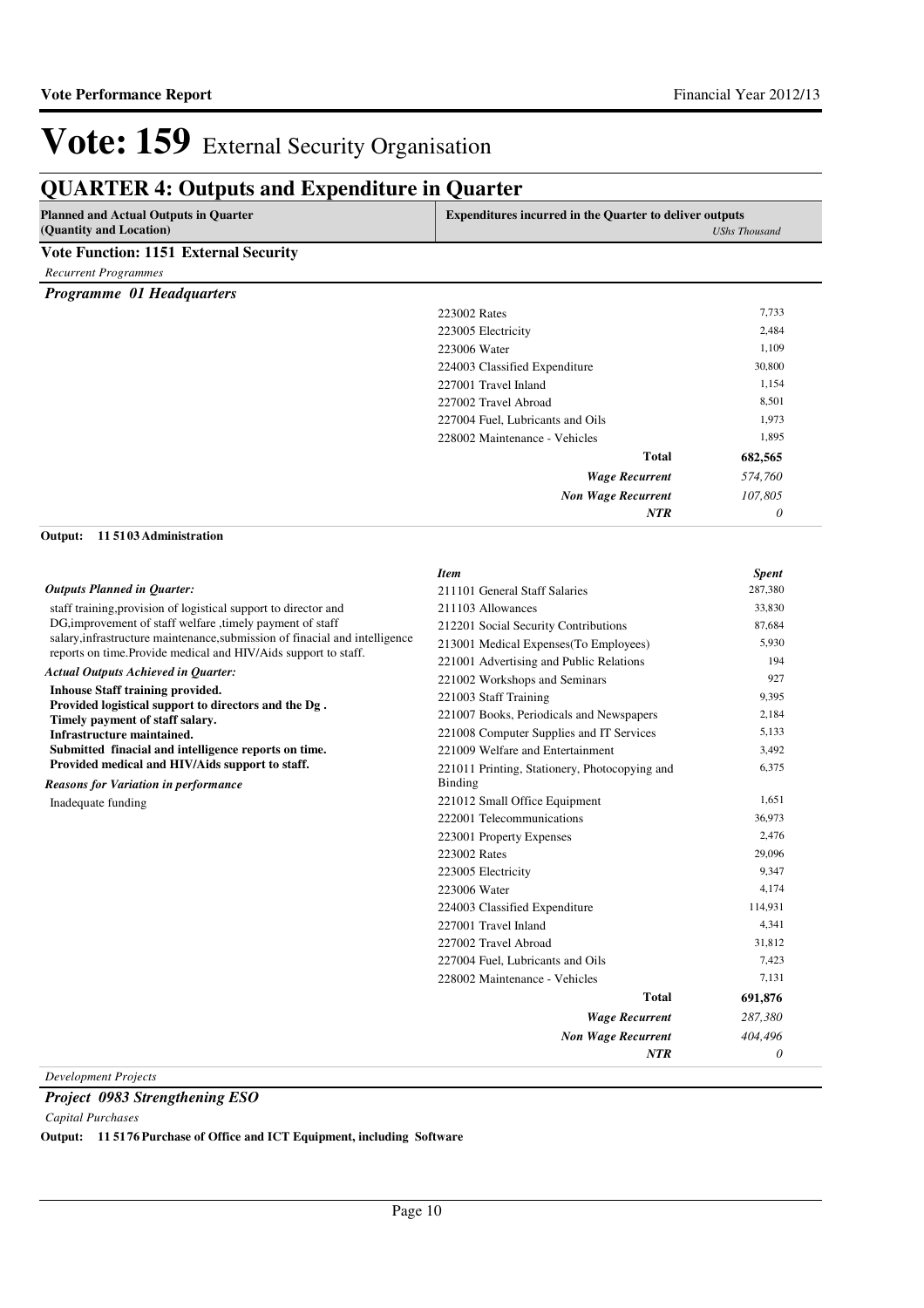| <b>QUARTER 4: Outputs and Expenditure in Quarter</b>                                                                                      |                                |                           |  |
|-------------------------------------------------------------------------------------------------------------------------------------------|--------------------------------|---------------------------|--|
| <b>Planned and Actual Outputs in Quarter</b><br><b>Expenditures incurred in the Quarter to deliver outputs</b><br>(Quantity and Location) |                                | <b>UShs Thousand</b>      |  |
| <b>Vote Function: 1151 External Security</b>                                                                                              |                                |                           |  |
| <b>Development Projects</b>                                                                                                               |                                |                           |  |
| Project 0983 Strengthening ESO                                                                                                            |                                |                           |  |
|                                                                                                                                           | <b>Item</b>                    | <b>Spent</b>              |  |
| <b>Outputs Planned in Quarter:</b>                                                                                                        | 231005 Machinery and Equipment | $\mathbf{0}$              |  |
| No                                                                                                                                        |                                |                           |  |
| <b>Actual Outputs Achieved in Quarter:</b>                                                                                                |                                |                           |  |
| No funds released in forth quarter                                                                                                        |                                |                           |  |
| <b>Reasons for Variation in performance</b>                                                                                               |                                |                           |  |
| Inadequate funding                                                                                                                        |                                |                           |  |
|                                                                                                                                           | <b>Total</b>                   | $\bf{0}$                  |  |
|                                                                                                                                           | <b>GoU</b> Development         | 0                         |  |
|                                                                                                                                           | <b>External Financing</b>      | 0                         |  |
|                                                                                                                                           | <b>NTR</b>                     | 0                         |  |
| 11 5177 Purchase of Specialised Machinery & Equipment<br>Output:                                                                          |                                |                           |  |
|                                                                                                                                           | <b>Item</b>                    | <b>Spent</b>              |  |
| <b>Outputs Planned in Quarter:</b>                                                                                                        | 231005 Machinery and Equipment | $\mathbf{0}$              |  |
| <b>Actual Outputs Achieved in Quarter:</b>                                                                                                |                                |                           |  |
| No funds released in the forth quarter                                                                                                    |                                |                           |  |
| <b>Reasons for Variation in performance</b>                                                                                               |                                |                           |  |
| Inadequate funding                                                                                                                        |                                |                           |  |
|                                                                                                                                           | <b>Total</b>                   | $\bf{0}$                  |  |
|                                                                                                                                           | <b>GoU</b> Development         | 0                         |  |
|                                                                                                                                           | <b>External Financing</b>      | 0                         |  |
|                                                                                                                                           | <b>NTR</b>                     | 0                         |  |
| <b>Outputs Provided</b>                                                                                                                   |                                |                           |  |
| Output: 11 5102 Analysis of external intelligence information                                                                             |                                |                           |  |
|                                                                                                                                           | <b>Item</b>                    | <b>Spent</b>              |  |
| <b>Outputs Planned in Quarter:</b>                                                                                                        | 221003 Staff Training          | $\boldsymbol{0}$          |  |
| Upgrading the communication system and specialised equipments, staff<br>training                                                          |                                |                           |  |
| <b>Actual Outputs Achieved in Quarter:</b>                                                                                                |                                |                           |  |
| No funds released in forth quarter                                                                                                        |                                |                           |  |
| <b>Reasons for Variation in performance</b>                                                                                               |                                |                           |  |
| Inadequate funding                                                                                                                        |                                |                           |  |
|                                                                                                                                           | <b>Total</b>                   | $\bf{0}$                  |  |
|                                                                                                                                           | <b>GoU</b> Development         | 0                         |  |
|                                                                                                                                           | <b>External Financing</b>      | 0                         |  |
|                                                                                                                                           | <b>NTR</b>                     | 0                         |  |
|                                                                                                                                           | <b>GRAND TOTAL</b>             | 4,345,817                 |  |
|                                                                                                                                           | <b>Wage Recurrent</b>          | 1,667,525                 |  |
|                                                                                                                                           | <b>Non Wage Recurrent</b>      | 2,678,293                 |  |
|                                                                                                                                           | <b>GoU</b> Development         | 0                         |  |
|                                                                                                                                           | <b>External Financing</b>      | $\theta$                  |  |
|                                                                                                                                           | NTR                            | $\boldsymbol{\mathit{0}}$ |  |